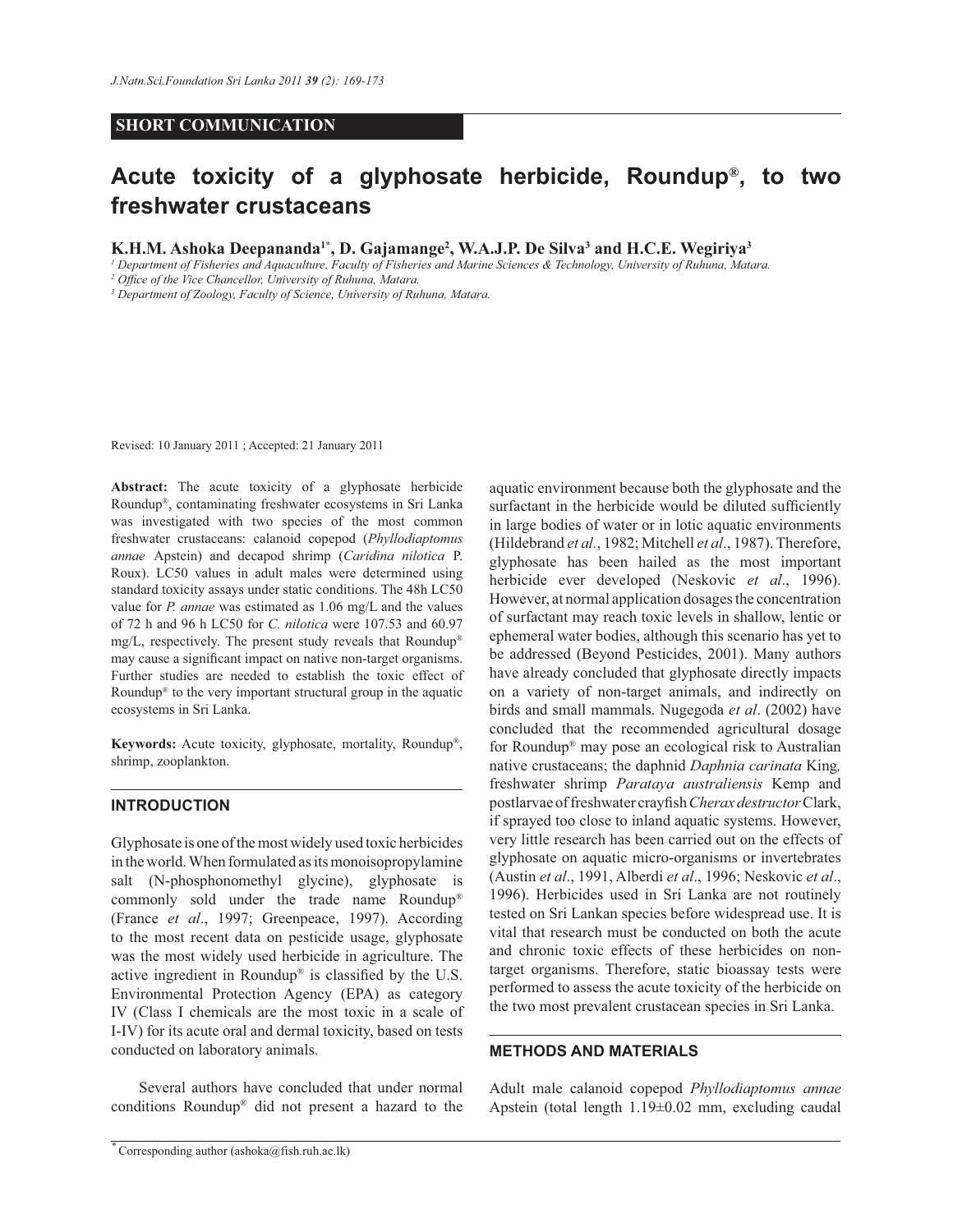setae) and adult male decapod shrimp, *Caridina nilotica* P. Roux (total length 1.74±0.23 cm and wet weight  $0.047\pm0.008$  g) were selected for the acute toxicity bioassay. They were acclimatized to laboratory conditions for 48 h before being used in the bioassay. Roundup® (360 g/L, purity 98%) was purchased from a local retail outlet, and dosing solutions were prepared by diluting with water to give the nominal concentrations. Prior to the definitive test, preliminary screening with a wide concentration series was carried out to determine the definitive exposure ranges for testing the chemical. Tests were conducted in accordance with the EPA guidelines (US EPA, 1993c).

 Bioassay with *P. annae* was conducted in 50 mL acidwashed glass beakers filled with 40 mL of source water filtered through Whatman GF/C glass microfibre filters. Some characteristics of this water were: temperature, 28±1 ºC; dissolved oxygen, 8.4–9.2 mg/L; pH, 7.3–7.8; and conductivity, 200 –215 mS. Groups of test organisms, each consisting of 20 individuals were selected at random and placed into test chambers indiscriminately arranged on a bench in the laboratory. Different concentrations of Roundup® (0.1, 0.2, 0.4, 0.8, and 1.6 mg/L) were added to the experimental beakers and mortality was assessed at the end of the test (48 h). Organisms with no response at all were considered dead. The toxicity test consisted of a control and 5 concentration groups with 6 replications per concentration group, resulting in a total of 120 individuals for each concentration. Test solutions were neither renewed nor aerated.

 The bioassay with *C. nilotica* was performed in glass aquaria (23x23x35 cm) with a 4 L capacity. Test chambers were filled with 2 L of dechlorinated tap water having the following physicochemical characteristics: temperature,  $27.5 \pm 0.5$  °C; pH, 6.8 - 7.3; dissolved oxygen, 8.3–8.9 mg/L; and conductivity, 167– 229 mS. Groups of experimental animals, each consisting of 20 individuals, were selected at random and placed into aerated aquaria. The toxicity test consisted of a control and four concentration groups with four replications per group, resulting in a total of 80 individuals for each concentration. The different concentrations of Roundup® (20, 40, 80 and 160 mg/L) were added to the experimental aquaria. Mortality was assessed at 24, 48, 72 and 96 h after the start of the test. Test solutions were renewed every day, so the animals were transferred to new aquaria containing fresh medium every 24 h. Animals were not fed during the 48 h adaptation period and throughout the experiment. Controls were treated in the same way but without adding of pesticide to the test water.

All data were expressed as arithmetic means  $\pm$ 

SD. Statistical analysis was performed using SPSS for Windows (Version 10.0.1). Mortality rates among exposure groups and controls were compared using the ANOVA least significant difference (LSD) test. Median lethal concentrations (LC50) and their respective confidence intervals (95%) were calculated by means of the EPA probit analysis programme (US EPA, 2003).

## **RESULTS**

The percentage mortality of copepods in each concentration group became progressively higher as the concentration of exposure increased, and the mean mortality in all of the five concentration groups exposed to Roundup® was significantly higher than that of the controls. Similarly, the percentage mortality in the shrimp exposed to glyphosate showed a progressive increase from the lowest to the highest concentration group. Mean mortality rates in the shrimp exposed to all concentrations at 72 and 96 hours were significantly higher than that of controls (Table 1). Control mortality was zero. Within each group, the mean mortality rate became progressively higher as duration of exposure increased. A statistically higher mean mortality rate in animals exposed to the lowest concentration was not observed until the end of third day (72 hours). Similarly, in another concentration group (40 mg/L), a significantly higher mean mortality rate was not observed until the end of the second day (48 hours). The calculated 48 hour acute LC50 value (95% confidence limits) of Roundup® , using static bioassay of adult male *P. annae* was 1.059 mg/L (0.985 - 1.134), and the calculated LC50 values at 72 and 96 hours for Roundup® in adult male *C. nilotica* were 107.53 and 60.97 mg/L, respectively (Table 2).

## **DISCUSSION**

Based on the ecotoxicological risk categories for aquatic organisms (US EPA, 1993a) and derived 48 and 96 hours LC50 values, Roundup® appears to be moderately toxic to *P. annae* and slightly toxic to *C. nilotica*. The LC50 values for these two aquatic invertebrates have not been reported in the available literature. However, the United States Department of Agriculture (1997) reported that the LC50 value of Roundup® in aquatic invertebrates was 4.0- 37.0 mg/L. A concentration of 11 mg/L was responsible for 48 hour LC50 value in standards ecotoxicology laboratory species *Daphnia magma* Straus (Monsanto Canada, 2002) and 13.2 mg/L in *Daphnia carinata* King (Nugegoda *et al*., 2002). Moreover, the 48 hour LC50 value for Roundup® in Australian native freshwater shrimp, *Parataya australiensis* Kemp, was >700 mg/L (Nugegoda *et al*., 2002), and the 96 hours LC50 value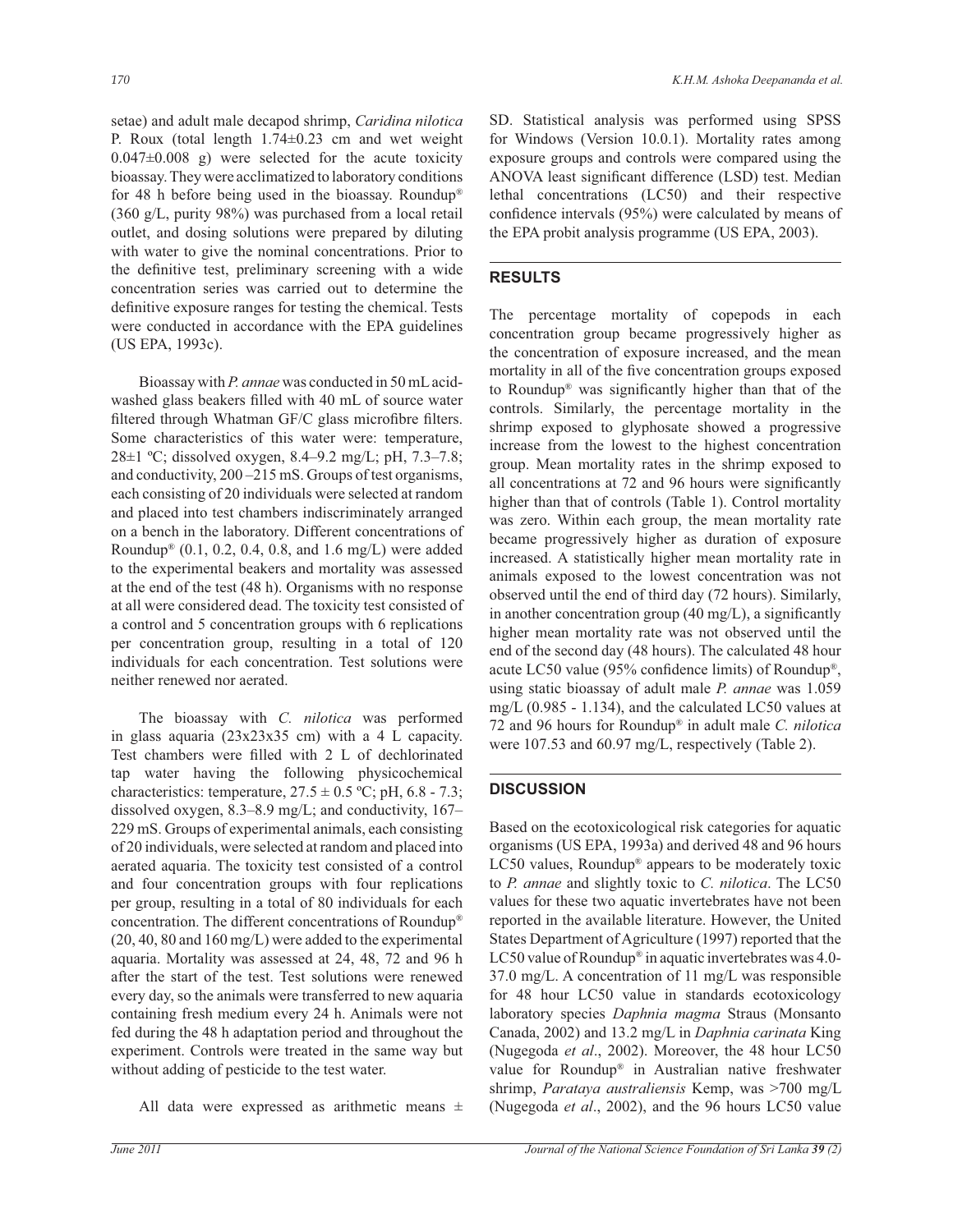|                    | Percentage mortality (mean values) |              |              |              |
|--------------------|------------------------------------|--------------|--------------|--------------|
|                    | 24 h                               | 48 h         | 72 h         | 96 h         |
| P. annae           |                                    |              |              |              |
| (adult males)      |                                    |              |              |              |
| Control            |                                    | $\mathbf{0}$ |              |              |
| Glyphosate exposed |                                    |              |              |              |
| $0.1$ mg/L         |                                    | $1.33*$      |              |              |
| $0.2 \text{ mg/L}$ |                                    | $1.67*$      |              |              |
| $0.4$ mg/L         |                                    | $2.67**$     |              |              |
| $0.8$ mg/L         |                                    | $4.00***$    |              |              |
| $1.6$ mg/L         |                                    | $19.00***$   |              |              |
| C. nilotica        |                                    |              |              |              |
| (adult males)      |                                    |              |              |              |
| Control            | $\theta$                           | $\mathbf{0}$ | $\mathbf{0}$ | $\mathbf{0}$ |
| Glyphosate exposed |                                    |              |              |              |
| $20 \text{ mg/L}$  | 1.25                               | 3.75         | 8.75*        | $8.75*$      |
| $40 \text{ mg/L}$  | 3.75                               | $8.75*$      | $16.25***$   | 16.25***     |
| $80 \text{ mg/L}$  | $8.75*$                            | $21.25***$   | 38.75***     | 38.75***     |
| $160$ mg/L         | $12.50***$                         | $30.00***$   | 53.75***     | 53.75***     |

**Table 1:** Mean mortality of *P. annae* Apstein (a copepod) and *C. nilotica* P. Roux (a shrimp) exposed to different concentrations of glyphosate in Roundup®

For a specific test species, mortality data are significantly different from the respective control group (\*p<0.05, \*\*p<0.01, \*\*\*p<0.001)

| Test species     | $LC50$ (mg/L) | 95% confidence<br>limits | $Slope \pm SE$  | Intercept $\pm$ SE |
|------------------|---------------|--------------------------|-----------------|--------------------|
| P. annae<br>48 h | 1.059         | $0.985 - 1.134$          | $8.96 \pm 0.89$ | $4.77 \pm 0.14$    |
| C. nilotica      |               |                          |                 |                    |
| 72 h             | 107.53        | 88.04 - 140.49           | $1.88 \pm 0.25$ | $1.18 \pm 0.46$    |
| 96 h             | 60.96         | $53.21 - 70.04$          | $2.71 \pm 0.27$ | $0.17 \pm 0.48$    |

**Table 2:** Acute toxicity of glyphosate in Roundup® for adult males of the copepod, *P. annae* Apstein and the shrimp, *C. nilotica* P. Roux

of glyphosate in Grass shrimp and Mysid shrimp was recorded as 281 mg/L and >1000 mg/L, respectively (Monsanto Technology LLC, 2002). The acute toxicity of Roundup® in the two species of crustaceans tested here was found to be much lower than the values available from standard ecotoxicology laboratory testing.

 Roundup® is one of the most commonly used pesticides in Sri Lanka. There is increasing evidence that formulations based on glyphosate are highly toxic to invertebrates. However, pesticide toxicity is highly dependent on the duration, frequency and intensity of exposure, as well as the susceptibility of target organisms, which can be influenced by age, sex, state of health and genetic variation (Landis & Yu, 1985). Therefore,

in the present work the acute toxicity of Roundup<sup>®</sup> in two species of adult male freshwater crustaceans was investigated. In Sri Lanka, *P. anne* is a highly prevalent zooplankton, hence it is one of the main links in tropic chains in freshwater ecosystems. Likewise, *C. nilotica* is the commonest species of freshwater shrimp, found in all lentic and lotic environments throughout the low country, where pesticide contamination is currently unavoidable. It is a dominant macro invertebrate, occurring in very large numbers, and thus forms an important constituent of the food of fishes (Fernando, 1990). The habitat of the two tested species extends from water column to bottom, providing them with the potential of being useful for water and sediment quality assessment. The two species tested in the present study are not in the species list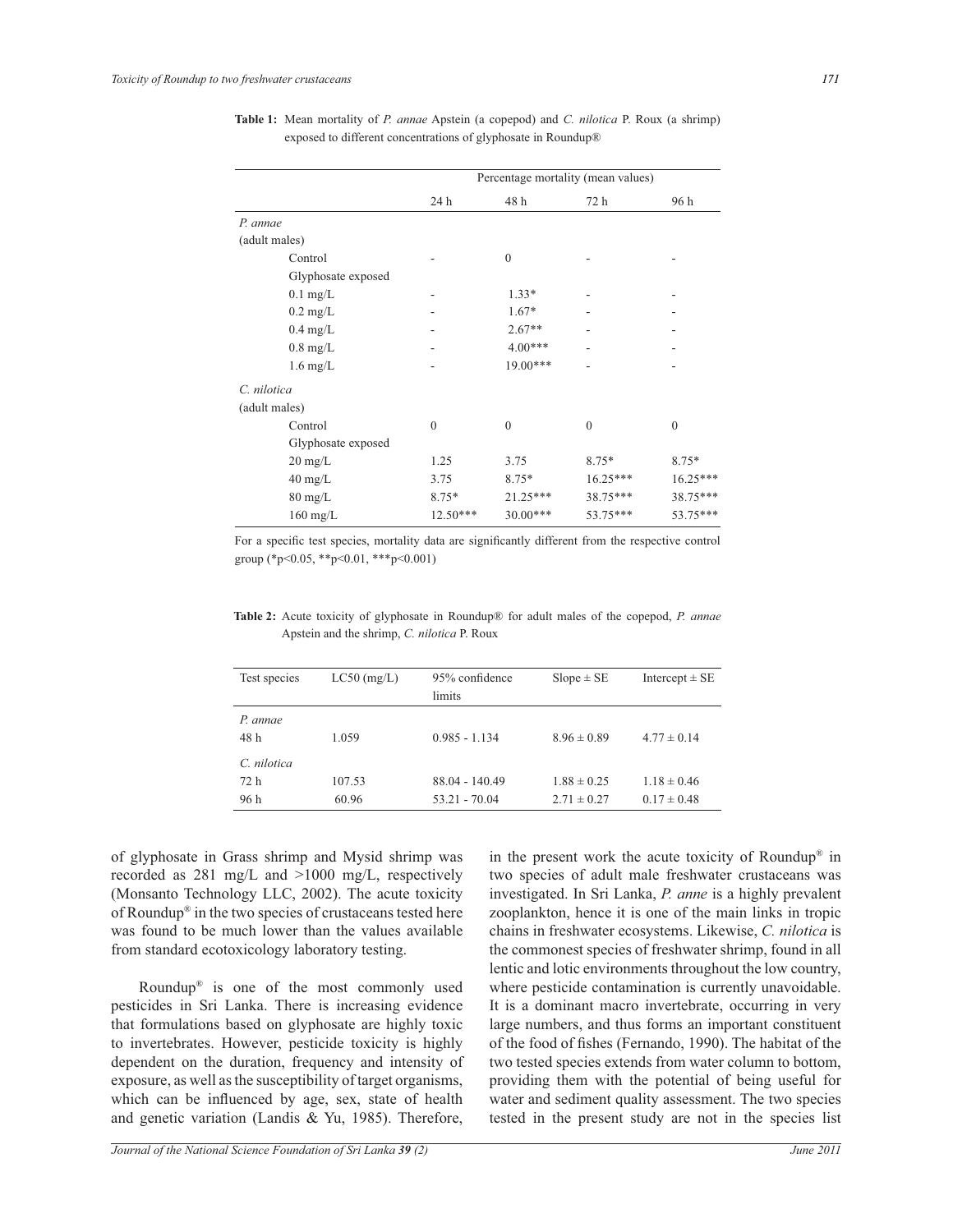recommended for acute toxicity testing, using the static test system. Derived LC50 values for the two species tested here are very low compared with the available values given for standard laboratory testing.

 Generally, glyphosate is highly soluble in water. If it reaches surface water, it is not broken down readily by water or sunlight (USEPA, 1993b). The half-life of glyphosate in pond water ranges from 70 to 84 days (ETN, 1996). Technically, it is extremely difficult to measure the contamination levels of glyphosate in environmental samples. Therefore, data is often lacking on residue levels in food and in the environment, and existing data may not be reliable. According to Frank (1990), glyphosate had been detected in a watershed four months after application. Even after a year, 0.1 mg/L of glyphosate was still found in sediments of a farm pond (US EPA, 1993a). Therefore, it is to be expected that use of glyphosate-containing herbicides may result in longterm presence of residues in aquatic environments. The World Health Organization (WHO) (1994) has reported that glyphosate could be detected in most aquatic systems, including streams (up to 150 mg/L), ponds (up to 250 mg/L), as well as surface water (up to 25 mg/L). Based on our results and the above glyphosate concentrations found in aquatic systems (WHO, 1994), given long persistence of such residues, invertebrates living in water bodies located near or around the agricultural areas in Sri Lanka may face an ecological risk, indirectly affecting the tropic dynamics of the water bodies.

 The mean mortality rates in tested *P. anne* and *C. nilotica* have revealed that even a very low dose of Roundup® (0.1 mg/L and 20 mg/L, respectively) can severely affect both species, which are fundamental links in the dynamics of the tropic chain in Sri Lankan water bodies. According to WHO (1994) an even higher concentration of Roundup® than that tested here on *C. nilotica* may possibly be found in Sri Lankan water bodies, especially those located near or around the paddy fields, as most of the farmers do not follow the label directions (NARESA, 1991). In a lotic system where pesticide can be concentrated and accumulated downstream, existing fauna may be at risk, or suffer an undue disturbance. For instance, an investigation of the impacts of aerial application of Roundup® in a creek watershed has found that watershed drift densities of aquatic invertebrates were not unduly disturbed; but two populations of organisms (*Gammarus* sp. and *Paraleptophlebia* sp.) downstream from the watershed showed a herbicide induced disturbance (Kreutzweiser *et al*., 1989). Therefore, it is possible that sediment dwelling organisms and organisms associated with the bottom, such as shrimps, which spend most of their time digging in the bottom of water bodies, may be at risk

from the contamination of Roundup® in lentic and lotic systems. Repeated field application and the long half-life of glyphosate in water would deleteriously impact on the existing aquatic invertebrate fauna and may finally affect the entire ecosystem of the contaminated water bodies.

 The present study indicates that even low concentration levels of Roundup® may have a deleterious effect on a very important structural group of aquatic ecosystems in Sri Lanka. These results become more important when considering that standard ecotoxicity laboratory species like *D. magna* and *Daphnia pulex* De Geer neonates, recognized by their high sensitivity to many substances, are at least ten degrees of magnitude less sensitive than *P. annae* adults. Therefore, larval forms should be even more susceptible than mature *P. anne*, as previously observed in water fleas (Haretman & Martin, 1984). In a previous study (Soto *et al*., 2003), another cyclopoid copepod, *Eucyclops neumani neumani* Pesta*,* highly sensitive to organic and inorganic compounds, was found to be more resistant than *C. nilotica* to Roundup® . This leads to the conclusion that *C. nilotica* is more sensitive to Roundup® than other freshwater shrimps already tested for glyphosate herbicide resistance. The results of the present study emphasize that toxicity testing on multiple species is often required, because different species have different tolerances to Roundup® . It has been shown that sensitivity to Roundup® herbicide in conspecific freshwater crustaceans was different from one hemisphere to another (USEPA, 1993b). Therefore, it is crucial that selected bioassay organisms can provide a clear picture on differential sensitivity levels in different organisms. Roundup toxicity cannot be expressed using only standard laboratory species and without making a thorough investigation of its effect on local fauna. The toxic hazards to non-target organisms exposed to Roundup® herbicide in Sri Lanka could be extreme. However, this remains speculative because toxicological assessments of the effects of Roundup® on non-target terrestrial invertebrates are still lacking, and further studies are required.

#### **Acknowledgement**

Authors would like to thank the U.S. Environment Protection Agency for making available the acute toxicity testing probit analysis computer programme.

## **References**

1. Alberdi J.L., Saenz M.E., Di Marzio W.D. & Tortorelli M.C. (1996). Comparative acute toxicity of two herbicides, Paraquat and Glyphosate, to *Daphnia magna* and *D. spinulata. Bulletin of Environmental Contamination and*